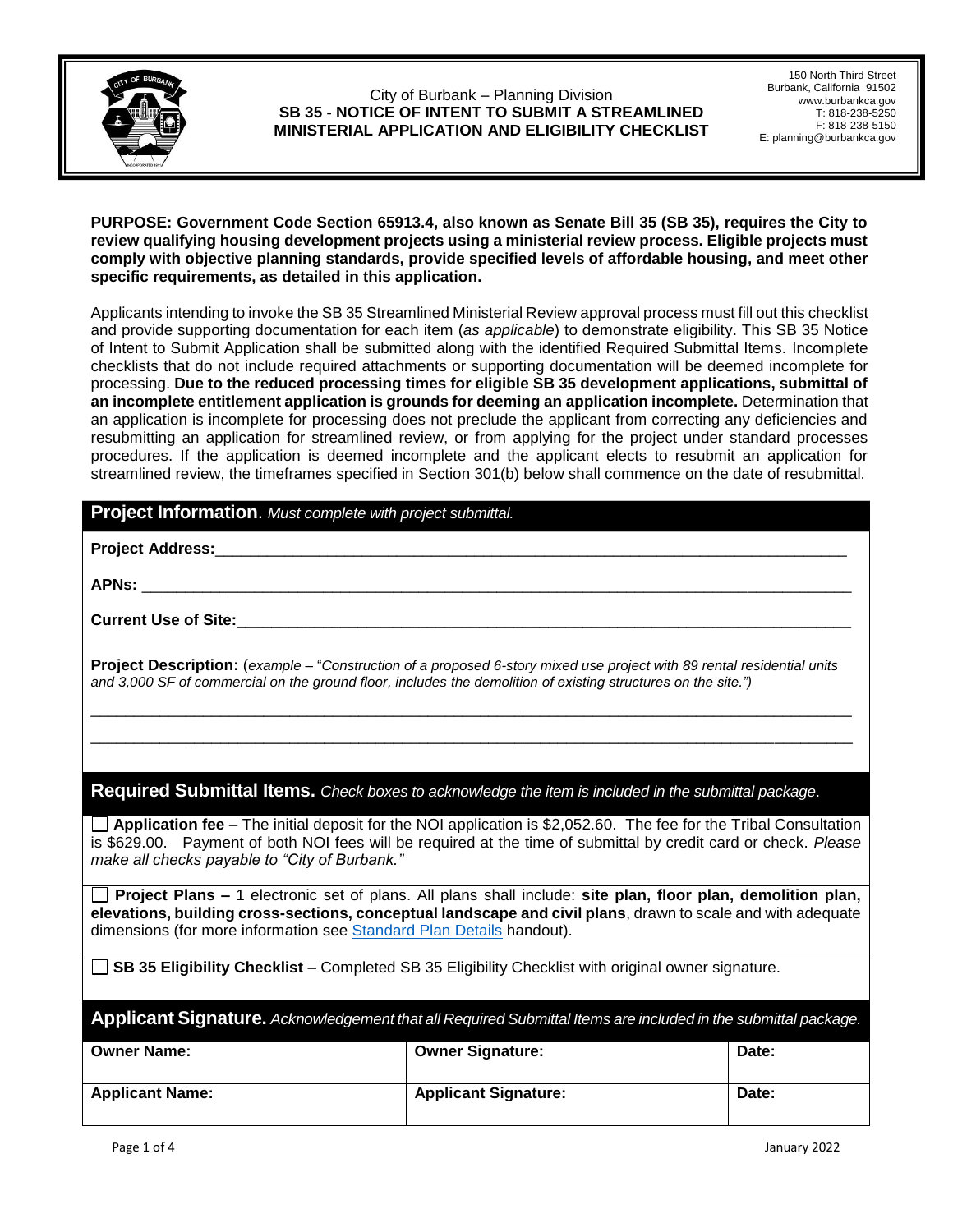

150 North Third Street Burbank, California 91502 www.burbankca.gov T: 818-238-5250 F: 818-238-5150 E: planning@burbankca.gov

*NOTICE***: Incomplete checklists that do not include required attachments or supporting documentation will not be processed and the request will be denied. If any of the answers to the questions below are "no," then the project is not eligible for SB 35 review and the City's standard development review process will apply, per applicable zoning regulations.**

**There is no guarantee, expressed or implied, that any permit or application will be granted. Each project matter must be carefully investigated, and the resulting decision may be contrary to a position taken or implied in any preliminary discussions. The burden of proof regarding this application rests upon the applicant.** 

# **SB 35 Eligibility Checklist**

The following information and checklist is intended as a guide to help applicants and the City's Planning Division determine if a project is eligible for streamlined processing under SB 35. To be eligible for SB 35, a project must meet **ALL** of the following criteria, from 1 through 10:

**NUMBER AND TYPE OF UNITS.** The project must be a multifamily housing development that contains at least two residential units and complies with the minimum and maximum residential density range permitted for the site, plus any applicable density bonus.

**AFFORDABILITY.** If more than 10 residential units are proposed, at least 10 percent of the project's total units must be dedicated as affordable to households making below 80 percent of the area median income. If the project will contain subsidized units, the applicant has recorded or is required by law to record, a land use restriction for the following minimum durations, as applicable:

- o 55 years for rental units.
- o 45 years for homeownership units.

**URBAN INFILL.** The project must be located on a legal parcel or parcels within the incorporated City limits. At least 75 percent of the perimeter of the site must adjoin parcels that are developed with urban uses. For purposes of SB 35, "urban uses" means any current or former residential, commercial, public institutional, transit or transportation passenger facility, or retail use, or any combination of those uses. Parcels that are only separated by a street or highway shall be considered adjoined.

**ZONED OR PLANNED RESIDENTIAL USES.** The project must be located on a site that is either zoned or has a General Plan designation for residential or residential mixed-use development, including sites where residential uses are permitted as a conditional use. If the multifamily housing development is a mixed-use development, at least two-thirds of the project's square footage must be designated for residential use.

**CONSISTENT WITH OBJECTIVE STANDARDS.** The project must meet all objective zoning and design review standards in effect at the time the application is submitted.

- $\circ$  If the project is consistent with the minimum and maximum density range allowed within the General Plan land use designation, it is deemed consistent with housing density standards.
- o Any density bonus or any concessions, incentives, or waivers of development standards or reduction of parking standards requested under the Density Bonus Law in Government Code section 65915 are deemed consistent with objective standards.
- o Objective standards are those that require no personal or subjective judgment and must be verifiable by reference to an external and uniform source available prior to submittal. Sources of objective standards include, but are not limited to the following: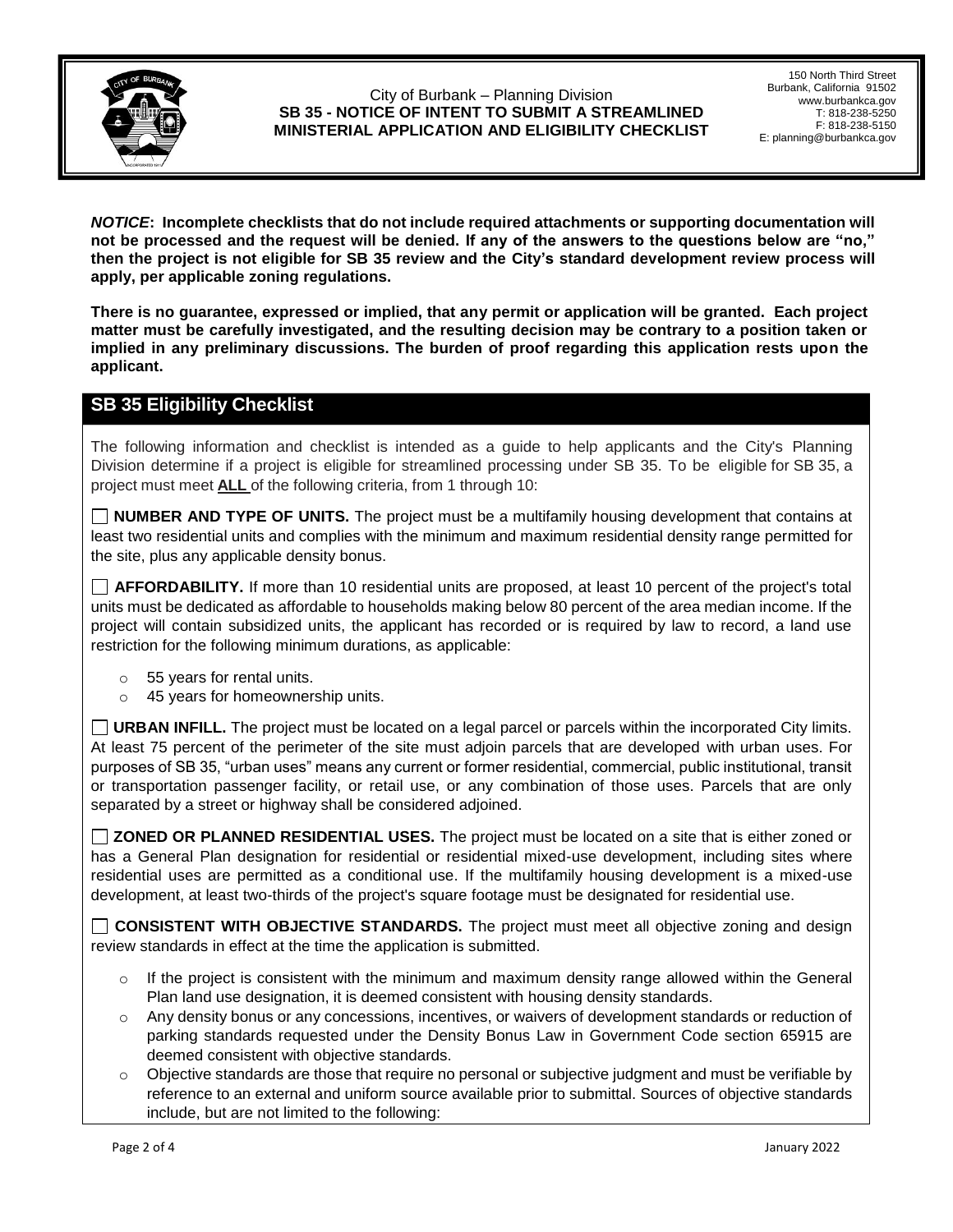

150 North Third Street Burbank, California 91502 www.burbankca.gov T: 818-238-5250 F: 818-238-5150 E: planning@burbankca.gov

- Burbank 2035General Plan.
- Burbank Municipal Code
- Media District Specific Plan
- Burbank Center Plan Area
- North San Fernando Master Plan.
- Rancho Commercial Recreation Master Plan

**PARKING.** The project must provide at least one parking space per unit; however, no parking is required if the project meets any of the following criteria:

- $\circ$  The project is located within one-half mile of public transit as defined by Section 102(r) of the HCD Guidelines.
- $\circ$  The project is located within an architecturally and historically significant historic district.
- $\circ$  On-street parking permits are required but not offered to the occupants of the project.
- $\circ$  There is a car share vehicle as defined by Section 102(d) within one block of the development. A block can be up to 1,000 linear feet of pedestrian travel along a public street from the development.

**LOCATION.** The project must be located on a property that is outside each of the following areas:

- o Either prime farmland or farmland of statewide importance, as defined pursuant to United States Department of Agriculture land inventory and monitoring criteria, as modified for California, and designated on the maps prepared by the Farmland Mapping and Monitoring Program of the Department of Conservation, or land zoned or designated for agricultural protection or preservation by a local ballot measure that was approved by the City's voters.
- o Wetlands, as defined in the United States Fish and Wildlife Service Manual, Part 660 FW 2 (June 21, 1993).
- $\circ$  A very high fire hazard severity zone, as determined by the Department of Forestry and Fire Protection pursuant to Section 51178, or within a high or very high fire hazard severity zone as indicated on maps adopted by the Department of Forestry and Fire Protection pursuant to Section 4202 of the Public Resources Code. This does not apply to sites excluded from the specified hazard zones by the City, pursuant to subdivision (b) of Section 51179, or sites that have adopted fire hazard mitigation measures pursuant to existing building standards or state fire mitigation measures applicable to the development.
- o A hazardous waste site that is listed pursuant to Section 65962.5 or a hazardous waste site designated by the Department of Toxic Substances Control pursuant to Section 25356 of the Health and Safety Code, unless the Department of Toxic Substances Control has cleared the site for residential use or residential mixed-uses.
- $\circ$  A delineated earthquake fault zone as determined by the State Geologist in any official maps published by the State Geologist, unless the development complies with applicable seismic protection building code standards adopted by the California Building Standards Commission under the California Building Standards Law (Part 2.5 (commencing with Section 18901) of Division 13 of the Health and Safety Code), and by any local building department under Chapter 12.2 (commencing with Section 8875) of Division 1 of Title 2.
- $\circ$  A flood plain as determined by maps promulgated by the Federal Emergency Management Agency, unless the development has been issued a flood plain development permit pursuant to Part 59 (commencing with Section 59.1) and Part 60 (commencing with Section 60.1) of Subchapter B of Chapter I of Title 44 of the Code of Federal Regulations.
- o A floodway as determined by maps promulgated by the Federal Emergency Management Agency, unless the development has received a no-rise certification in accordance with Section 60.3(d)(3) of Title 44 of the Code of Federal Regulations.